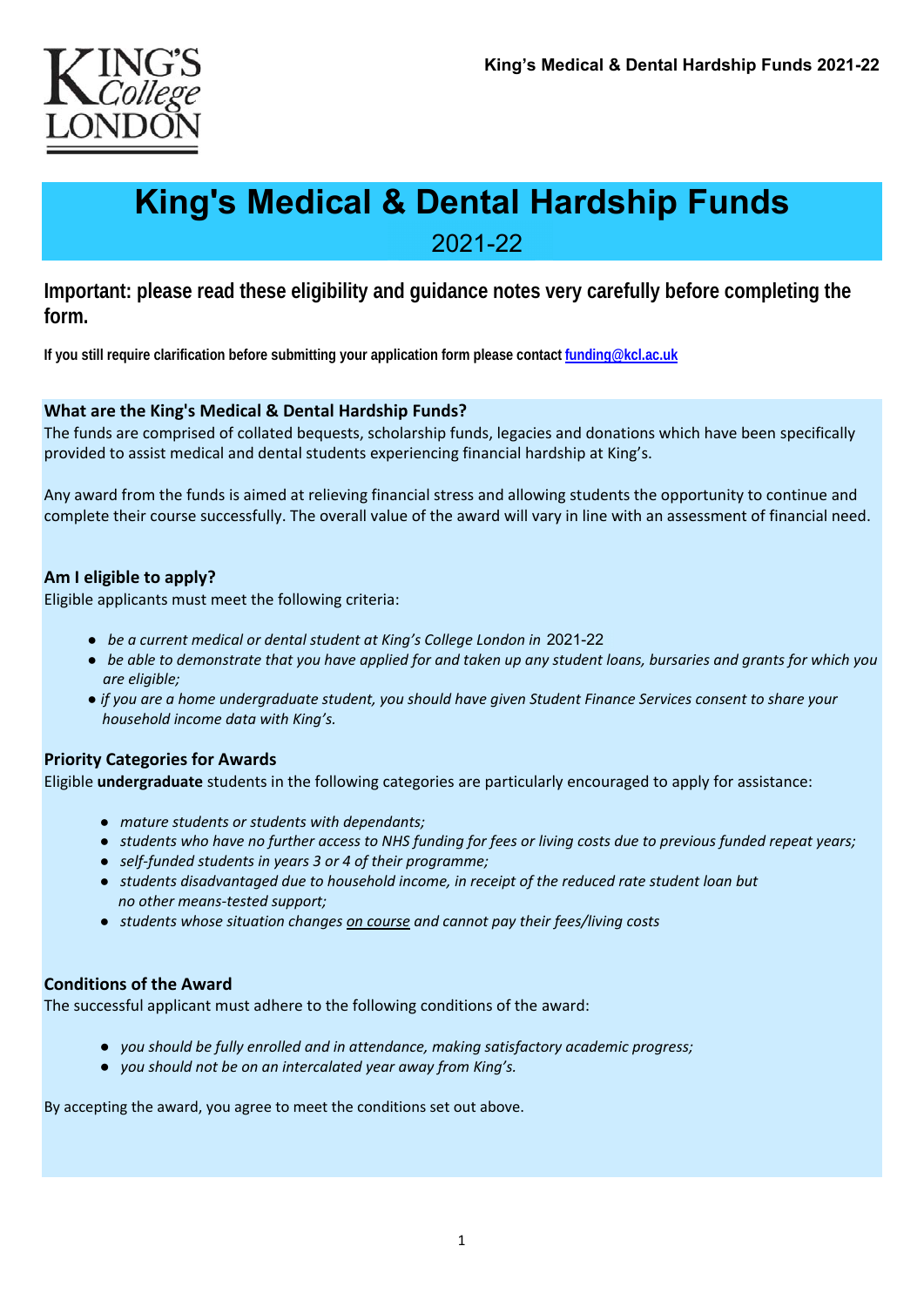## **What should I do with my completed application?**

Completed applications and supporting documentation should be emailed to **funding@kcl.ac.uk**

Please ensure you answer all questions and complete all sections of the form. The questions on the form are designed to establish your circumstances as clearly as possible.

You will need to email supporting documentary evidence with your application (see checklist below). If these are not supplied, your application will not be considered.

You should scan the application form and supporting documents and email them to funding@kcl.ac.uk. **Please clearly name each file you send describing what it is (e.g. SMITH, John – bank statements).**

Any queries should be emailed to **funding@kcl.ac.uk**

#### **When will I know the outcome of my application?**

Provided your application form has been accurately completed and the appropriate documentary evidence supplied, you will be notified of the decision 3‐4 weeks after submitting all supporting evidence with your form.

## **Student Checklist**

- Evidence of funding for 2021-22 (student loan for maintenance/ grant/NHS funding/funding from home country);
	- Evidence of any other scholarships, awards and prizes received towards study at King's;
- Evidence of 3 months bank statements;
- Evidence of any benefits received;
- Evidence of financial dependants;
- Evidence of household income for EU, international or postgraduate students;
- Evidence of any specific changes in circumstances causing financial hardship;

## **Please submit scanned copies only.**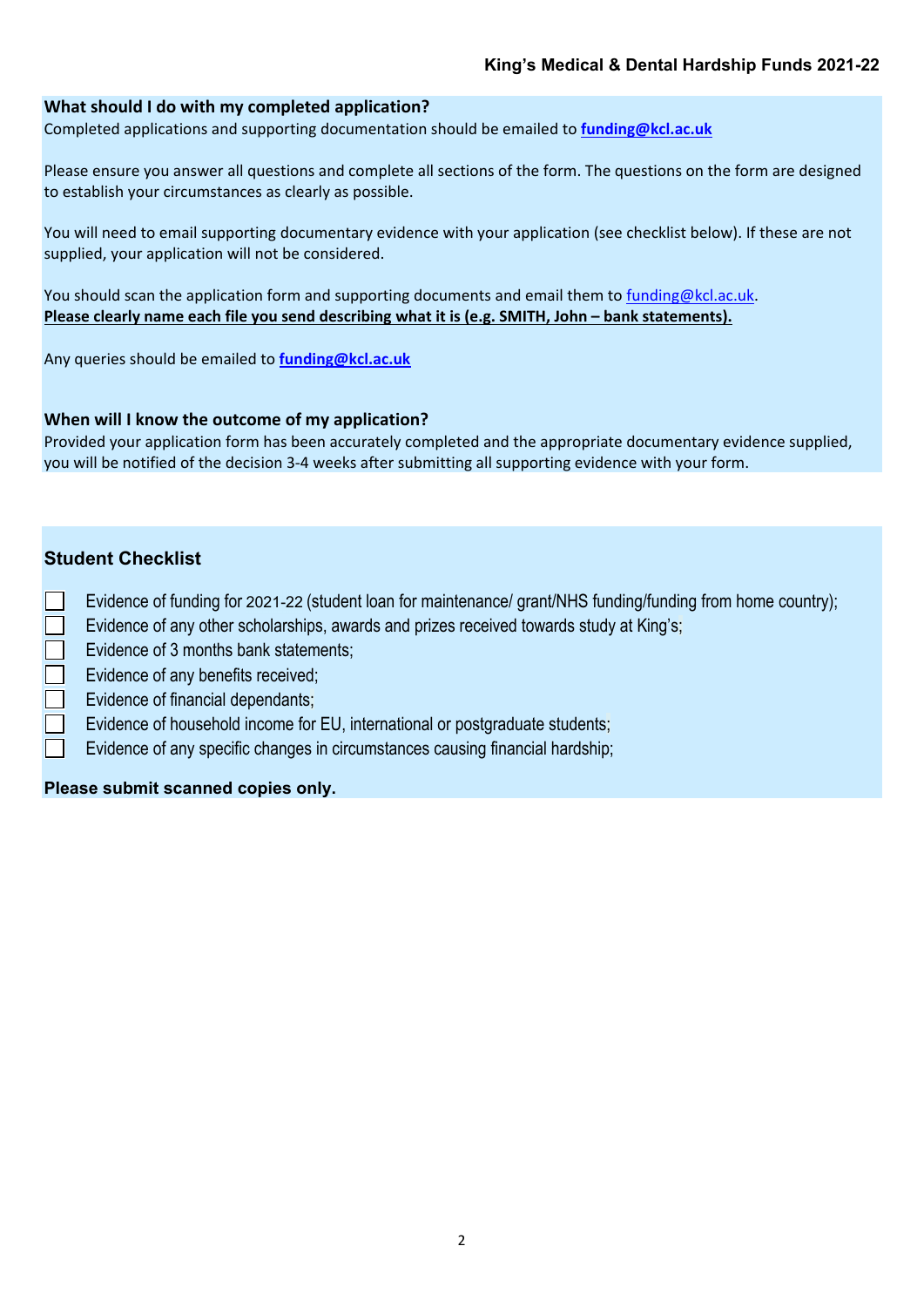# **Part 1: Your Details**

| <b>KCL Student Number</b> |    |
|---------------------------|----|
| <b>Surname</b>            |    |
| Forename(s)               |    |
| Date of Birth             | 17 |

# **Part 2: Course Details**

| <b>Full Course Title</b>               |                         |
|----------------------------------------|-------------------------|
| Qualification (e.g. MBBS)              |                         |
| <b>Year of Course</b>                  |                         |
| <b>Expected Course Completion Date</b> | $\parallel$ $\parallel$ |

## **Part 3: Your Circumstances**

| What is your fee status?                                                    | <b>EU</b><br>Home                    |
|-----------------------------------------------------------------------------|--------------------------------------|
| What is your level of study?                                                | <b>UG</b><br>PG                      |
| Are you studying full-time (FT) or part-time (PT)?                          | $\Box$ PT $\Box$ FT                  |
| Are you on an intercalated year at King's?                                  | $\blacksquare$ No $\blacksquare$ Yes |
| If intercalating, what is your course?                                      | MSc BSc                              |
| Are you a mature student (over 25)?                                         | No Yes                               |
| Do you have financial dependants?                                           | No Yes                               |
| Are you self-funding a second undergraduate degree?                         | Yes<br>    No                        |
| Have you ceased to be eligible for further NHS funding due to repeat years? | Yes<br>No l                          |
|                                                                             |                                      |

## **Part 4: Your Dependants**

Do you have any financial dependents who are resident with you?

| I.        | Yes $\rightarrow$ Give details | <b>Full Name</b> | Date of Birth                                                            | Age |
|-----------|--------------------------------|------------------|--------------------------------------------------------------------------|-----|
| <b>No</b> |                                |                  |                                                                          |     |
|           |                                |                  |                                                                          |     |
|           |                                |                  |                                                                          |     |
|           |                                |                  |                                                                          |     |
|           |                                |                  | If you need to, continue on a separate sheet and attach it to this form. |     |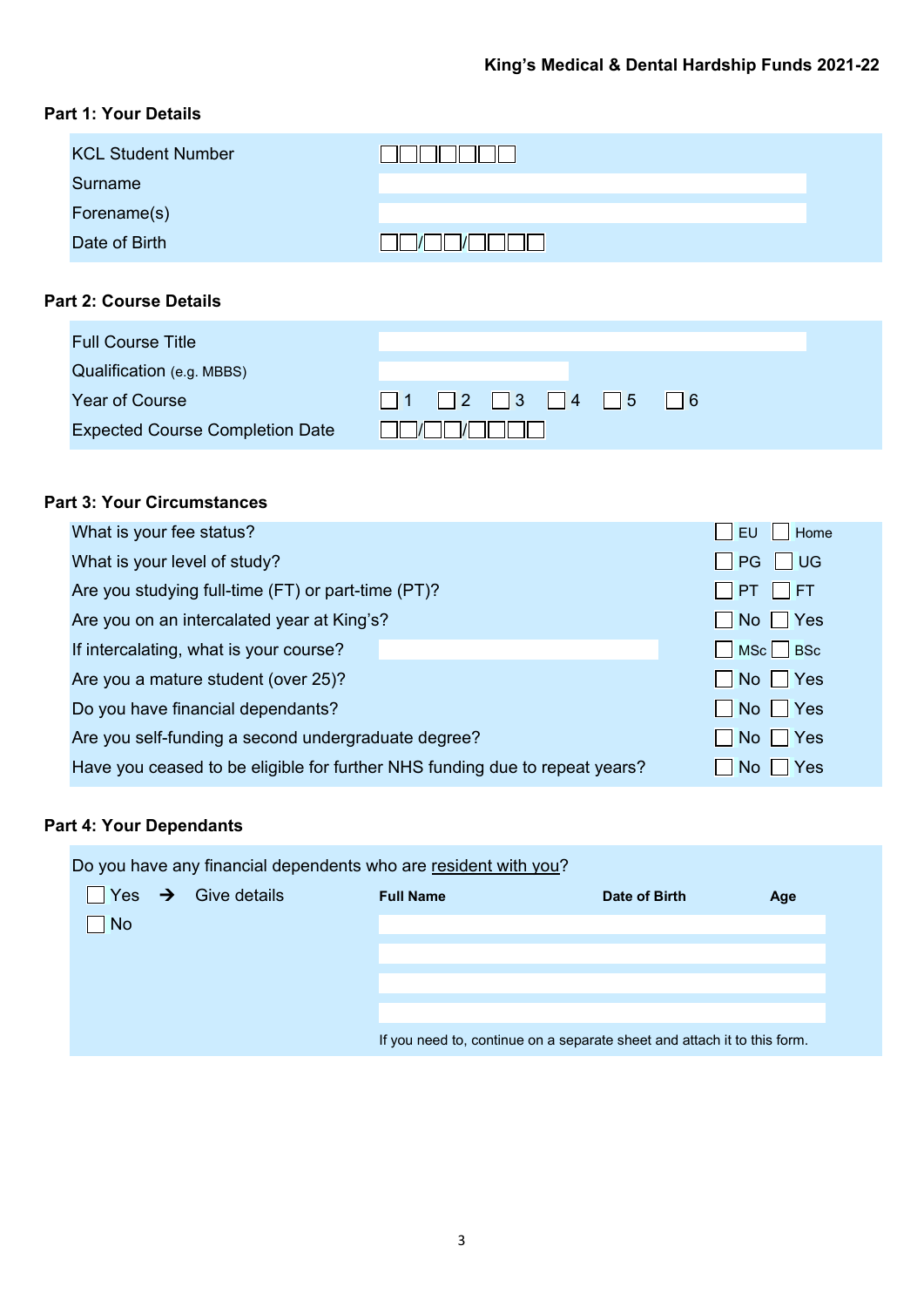| Have you applied for Disabled Students' Allowance (DSA)?                        | $ $ Yes $ $ No       |
|---------------------------------------------------------------------------------|----------------------|
| Do you have a disability or chronic medical condition which incurs extra costs? | $\Box$ Yes $\Box$ No |
| Do you have any special access needs?                                           | $\Box$ Yes $\Box$ No |
| If yes, please give details                                                     |                      |
|                                                                                 |                      |
|                                                                                 |                      |
|                                                                                 |                      |

# **Part 6: Financial Details**

**Part 5: Disability / Special Medical Needs**

| How much are your tuition fees for 2021-22                                                                       |                         |                       | £                            |                        |  |
|------------------------------------------------------------------------------------------------------------------|-------------------------|-----------------------|------------------------------|------------------------|--|
| Please indicate below how your fees are being paid, and in what proportion:                                      |                         |                       |                              |                        |  |
| Self $\rightarrow$                                                                                               | E                       |                       | SLC fee loan $\rightarrow$ £ |                        |  |
| Parents/Guardian →                                                                                               | £                       |                       | NHS Bursary $\rightarrow$    | £                      |  |
| Partner/Spouse →                                                                                                 | £                       | Other $\rightarrow$   |                              | £                      |  |
|                                                                                                                  |                         | <b>Please Specify</b> |                              |                        |  |
|                                                                                                                  |                         |                       |                              |                        |  |
| Did you apply for the full means tested part of the Student Loan and the maintenance grant? $\Box$ Yes $\Box$ No |                         |                       |                              |                        |  |
| If not, please explain why:                                                                                      |                         |                       |                              |                        |  |
|                                                                                                                  |                         |                       |                              |                        |  |
| Have you given consent to Student Finance England (SFE) (or equivalent body) to share your financial             |                         |                       |                              |                        |  |
| information with the College?                                                                                    | Yes No                  |                       |                              |                        |  |
|                                                                                                                  |                         |                       |                              |                        |  |
| Accommodation Details: do you live:                                                                              |                         |                       |                              |                        |  |
| alone                                                                                                            |                         |                       |                              | in a Hall of Residence |  |
|                                                                                                                  | with Partner/Spouse     |                       |                              | with Parents/Guardian  |  |
|                                                                                                                  | in shared accommodation |                       |                              |                        |  |
|                                                                                                                  |                         |                       |                              |                        |  |
| How many other adults live at this address?                                                                      |                         |                       |                              |                        |  |
| Do you pay your own rent, and if so, how much is this?                                                           |                         |                       | No.                          | Yes $\rightarrow$ £    |  |
| Do you share all household bills?                                                                                |                         |                       | <b>No</b>                    | Yes                    |  |
|                                                                                                                  |                         |                       |                              |                        |  |
| Have you previously been in Local Authority care, or residing in a Foyer or similar residential provision for    |                         |                       |                              |                        |  |
| young homeless adults?                                                                                           | Yes<br><b>No</b>        |                       |                              |                        |  |

*If yes, please specify:*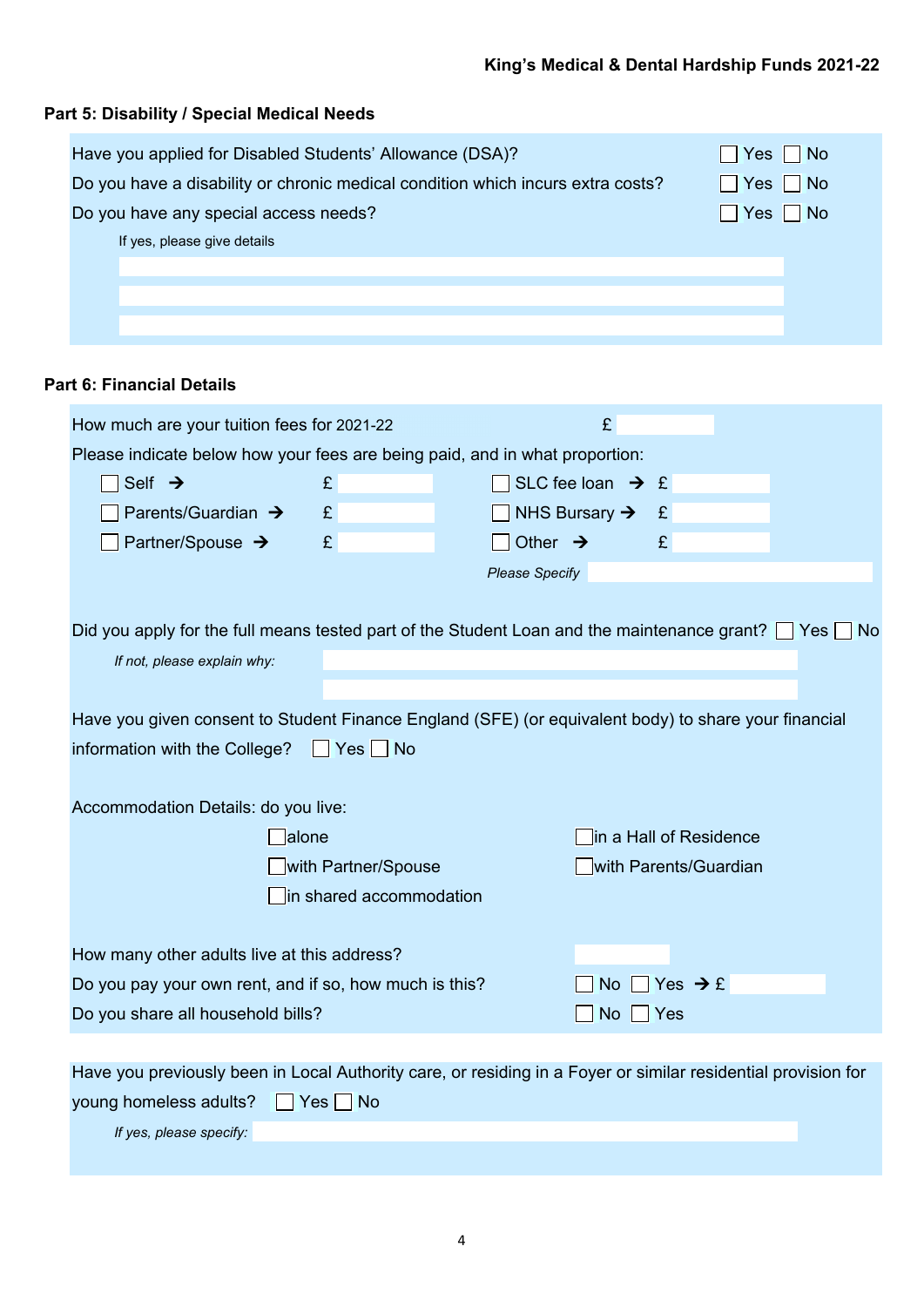## **Part 7: Bank / Building Society Details**

## **You must declare all of your bank / building society accounts below.**

You **must** supply copies of your last three months of bank statements and /or savings book relating to each of the below accounts. These statements must show your name, address and bank details – **mini statements are not acceptable**. Please submit photocopies only, as originals will be kept. Please explain any debits or credits over £100 that appear on your statements by annotation.

| (a) Name of Bank / Building Society                                      | <b>Overdraft Limit</b> |
|--------------------------------------------------------------------------|------------------------|
|                                                                          | £                      |
| Type of Account (e.g. Student, Savings, Current)                         | <b>Current Balance</b> |
|                                                                          | £                      |
| (b) Name of Bank / Building Society                                      | <b>Overdraft Limit</b> |
|                                                                          | £                      |
| Type of Account (e.g. Student, Savings, Current)                         | <b>Current Balance</b> |
|                                                                          | £                      |
|                                                                          |                        |
|                                                                          |                        |
| (c) Name of Bank / Building Society                                      | <b>Overdraft Limit</b> |
|                                                                          | £                      |
| Type of Account (e.g. Student, Savings, Current)                         | <b>Current Balance</b> |
|                                                                          | £                      |
| If you need to, continue on a separate sheet and attach it to this form. |                        |

## **Part 8: Supporting Statement**

This bursary is intended to provide support to students to whom the bursary will make a significant financial difference to their studies at King's. Please give a description of your and your family's current financial circumstances in order to highlight any exceptional supporting relevant information which may not have been identified in the body of the application form. All information provided will be treated in the strictest confidence.

**This should be saved as a word document or a pdf file, and emailed to funding@kcl.ac.uk**

**Please name the file in the following format: "***SURNAME, Forename – Supporting Statement***"**